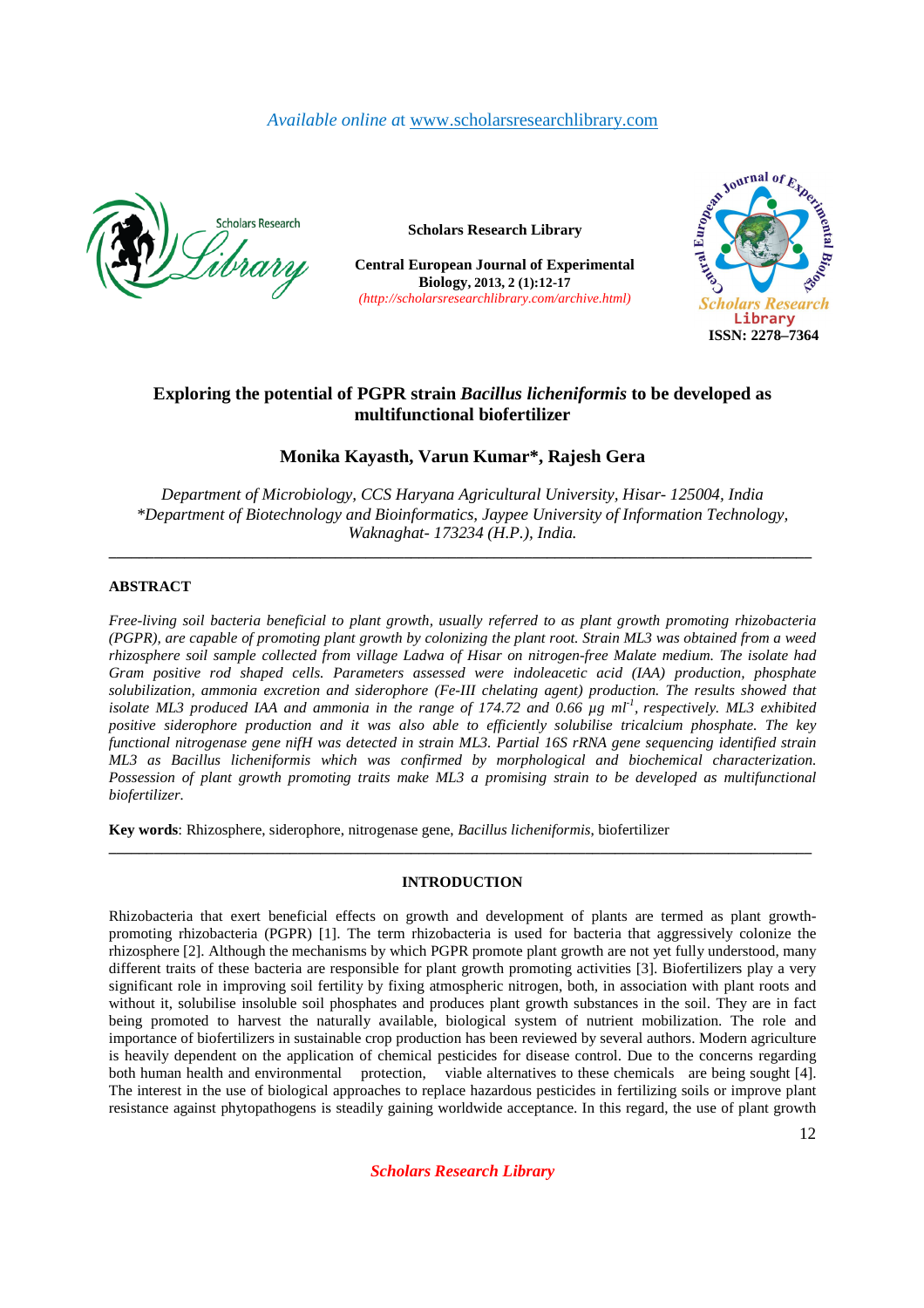promoting rhizobacteria (PGPR) has depicted potential in developing sustainable agricultural systems for crop production and protection [5,6]. The study of root-associated bacteria and their potential is important not only for understanding their ecological role in the rhizosphere and the interaction with plants but also for many biotechnological applications [7]. For example, strains from the genus *Bacillus* have been shown to enhance the growth of agricultural crops, wild plants, trees and model plants, through different mechanisms of plant growthpromotion [8,9,10,11,12]. Enhancement of plant growth by root-colonizing *Bacillus* sp. is well documented [13,14]. Studies reveal that *Bacillus* species are among the most prominent bacteria found to colonize plants root and soil populations [15]. *Bacillus* sp. may protect plants against pathogen by production of iron chelators such as Siderophores [16]. Promotion of plant growth by *Bacillus* sp. [17] includes production of bacterial phytohormones and/or the solubilization of mineral phosphates [18,19] and an ubiquitous presence in rhizosphere [20]. As such, keeping in view the aforementioned constrains, the present study was designed to isolate and characterize rhizospheric *Bacillus* isolate for its multiple plant growth promoting activities under in vitro conditions such as IAA production, Siderophore production, ammonia excretion, nitrogen fixation and P- solubilisation.

*\_\_\_\_\_\_\_\_\_\_\_\_\_\_\_\_\_\_\_\_\_\_\_\_\_\_\_\_\_\_\_\_\_\_\_\_\_\_\_\_\_\_\_\_\_\_\_\_\_\_\_\_\_\_\_\_\_\_\_\_\_\_\_\_\_\_\_\_\_\_\_\_\_\_\_\_\_*

## **MATERIALS AND METHODS**

#### **Physiochemical analysis of rhizospheric soil sample and isolation of bacteria**

Rhizosphere soil sample was collected from weed grown in saline fields of Ladwa. The soil sample was analysed for physiochemical parameters such as EC, pH, organic C, total N and available P. Bacterial cultures were isolated using serial dilution method with Malate's medium plates [21] which contained in g/L; Sodium malate (5.0), Yeast extract (0.2), K<sub>2</sub>HPO<sub>4</sub> (0.2), KH<sub>2</sub>PO<sub>4</sub> (0.8), MgSO<sub>4</sub>.7H<sub>2</sub>O (0.2), NaCl (0.1), CaCl<sub>2</sub> (0.02), FeCl<sub>3</sub> (0.02), Na<sub>2</sub>MoO<sub>4</sub> (0.004), Agar (20.0).

#### **Measurement of IAA**

IAA was quantified by the method of Patten and Glick [22]. The isolates were cultured in flasks containing 10 ml of nutrient broth supplemented with tryptophan (L-Trp) 0.2 mM and incubated at room temperature (25 to 28° C) for 48 h. The cultures were then centrifuged for 15 min at 10,000 rpm. Each 2 ml of the supernatant was mixed with 2 ml of Salkowski's reagent (150 ml H<sub>2</sub>SO<sub>4</sub>, 250 ml distilled water, 7.5 ml FeCl3.6H2O 0.5 M) and incubated at room temperature for 30 min. The presence of IAA was determined by the development of pink color and the IAA concentration was measured spectroscopically at 520 nm.

#### **Phosphate solubilization**

Solubilization of tri-calcium phosphate was detected in Pikovskaya's Agar [23]. Each isolate was spotted on the surface of Pikovskaya agar medium and phosphate solubilizing activity was estimated after 1 to 5 days of incubation at room temperature. Phosphate solubilization activity was determined by the development of the clear zone around bacterial colony.

#### **Siderophore production**

Siderophore production was tested qualitatively using chrome azurol S medium (CAS-medium) [24]. Each isolate was streaked on the surface of CAS agar medium and incubated at room temperature for 1 to 3 days. Siderophore production was indicated by orange halos around the colonies after the incubation.

#### **Ammonia excretion**

For ammonia excretion, freshly grown culture was inoculated in 5 ml sterilized peptone water containing tubes and incubated at  $28 \pm 2$ °C for 4 days at stationary conditions. After 4 days, one ml of Nessler's reagent was added to peptone water and shaked thoroughly. Culture broth (1.5 ml) from this tube was centrifuged at 12000 rpm for 15 min. Supernatant was taken in a cuvette and absorbance was measured at 450 nm in a spectrophotometer [25].

### **Genomic DNA extraction and** *nif* **H gene amplification**

Whole cell genomic DNA was extracted by CTAB method [26]. The amplification of *nif* H was performed by the method of Sarita et al. [27] using primers *nifH* for (5'- TAY GGN AAR GGN GGHATY GGY ATC- 3') and *nifH*  rev (5'-ATR TTR TTN GCN GCR TAV ABB GCC ATC AT-3'). The PCR reaction mixture (25 µl) contained 0.5 µl of dNTP mixture (10 mM), 0.5 µl of Taq DNA polymerase (3U  $\mu$ l<sup>-1</sup>), 10X PCR assay buffer with 25 mM MgCl<sub>2</sub> (2.5 µl), 2 µl of each primer (10 pmol each), 2µl template DNA  $(0.1-14 \mu g/\mu l)$  and 15.5 µl sterile water. PCR conditions were: initial denaturation at 95 $\degree$ C for 4 min, 35 cycles of denaturation at 94 $\degree$ C for 30 sec, annealing at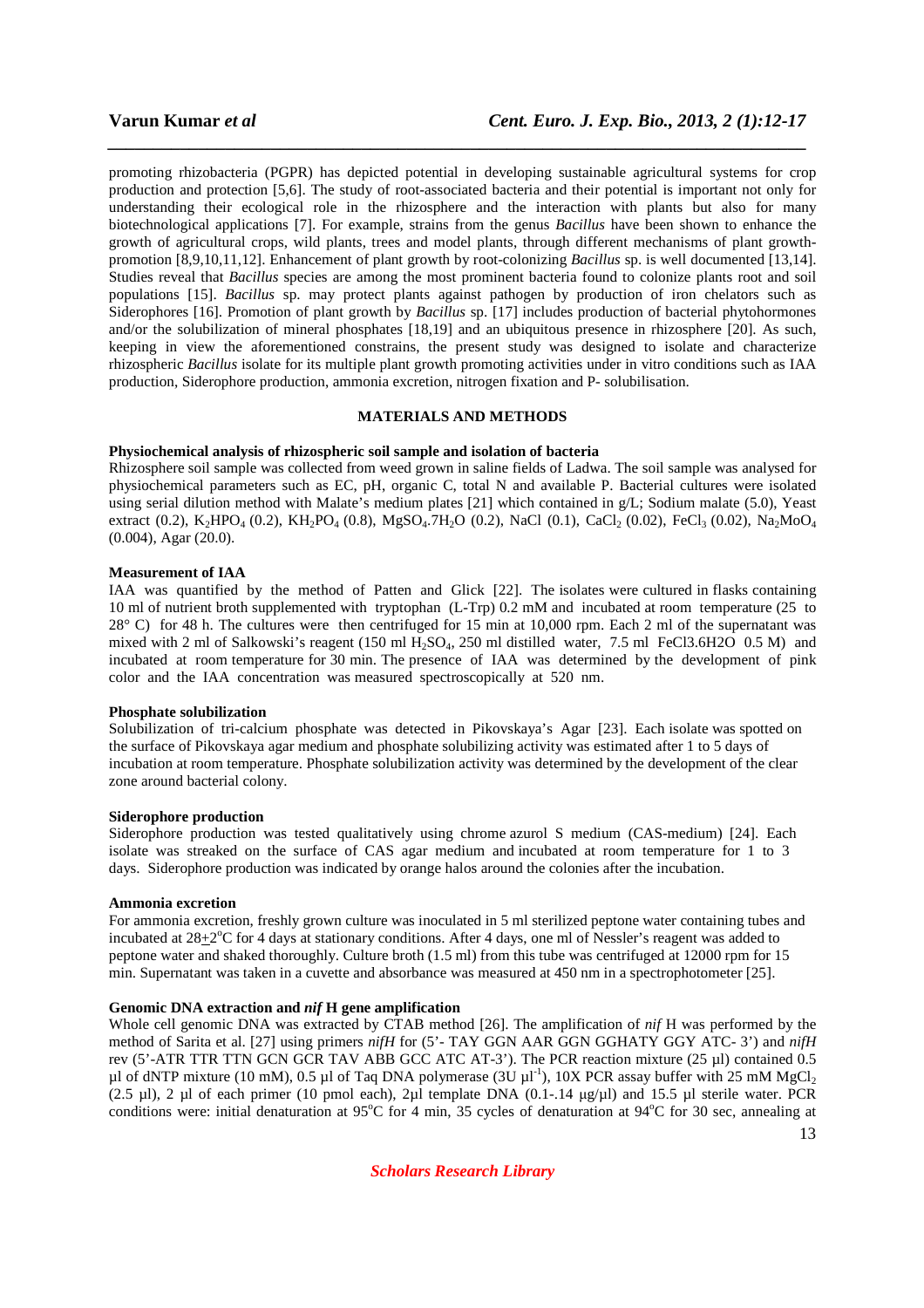54<sup>o</sup>C for 1 min and extension at 72<sup>o</sup>C for 1 min followed by a final extension at 72<sup>o</sup>C for 5 min. The PCR was then set on hold at 4<sup>o</sup>C. PCR product was separated by electrophoresis on 2% agarose gel stained with ethidium bromide and photographed under UV illumination using Gel Doc (DNR Bio-Imaging Systems).

*\_\_\_\_\_\_\_\_\_\_\_\_\_\_\_\_\_\_\_\_\_\_\_\_\_\_\_\_\_\_\_\_\_\_\_\_\_\_\_\_\_\_\_\_\_\_\_\_\_\_\_\_\_\_\_\_\_\_\_\_\_\_\_\_\_\_\_\_\_\_\_\_\_\_\_\_\_*

#### **16SrDNA amplification:**

The 16S rDNA region was amplified using the universal bacterial 16 rDNA primers BAC 27 F (5'-AGA GTT TGA TCC TGG CTC  $AG - 3'$ ) [28] and BAC 1378 R (5'- CGG TGT GTA CAA GGC CCG GGA ACG - 3') [29]. The PCR amplification of the target sequence was carried out in a total volume of 50 µl of the following reaction mixture: 5 µl of PCR buffer (10X); 1.0 µl of dNTP mixture (10 mM); 2.0 µl of each of primers (10 µM); 1.0 µl of taq DNA polymerase (3U  $\mu$ l<sup>-1</sup>) and 2.0  $\mu$ l of template DNA (50 ng  $\mu$ l<sup>-1</sup> approx.) and 38  $\mu$ l sterilized distilled water. Amplification conditions were as follows: 3 min of initial denaturation at 94  $^{\circ}$ C, followed by 40 cycles of denaturation at 94 °C for 30 sec, 50 °C for 30 s, and 72 °C for 1 min, with the last cycle followed by a 10 min extension step at 72 °C. PCR product was separated on 2% agarose gel, and photographed under UV illumination with Gel Doc (DNR Bio-Imaging Systems).

### **16S rDNA gene sequencing and phylogenetic analysis**

The 16S rDNA product was got sequenced (Bioserve, Hyderabad). The sequencing reaction of 16S rDNA amplified product was performed by using both forward BAC 27 F and reverse BAC 1378 R primers. 16S rDNA sequence was compared with the GenBank database by using the algorithm BLASTN programme [30] to identify the most similar sequence of 16S rDNA. Phylogenetic tree was constructed using MEGA 4 software [31] through neighbour joining method [32]. The partial nucleotide sequence determined in this study was deposited in the GenBank database and got the accession number.

## **Morphological and Biochemical characterization.**

ML3 was further assayed for morphological characters such as Gram reaction and cell shape. Biochemical characterization was done by utilization of carbohydrates citrate, glucose, arabinose and hydrolysis of gelatin and starch.

# **RESULTS AND DISCUSSION**

 Rhizospheric soil sample was physiochemically analysed as depicted in **Table I**. The selection of potential plant growth promoting isolate involved screening of over 20 bacterial isolates from the rhizosphere soil sample. The isolate was designated ML3. The plant growth promoting activity of the bacterium was accomplished by determining the IAA production, ammonia excretion, phosphate solubilisation and siderophore production (**Table II**). ML3 also has inherent nitrogen fixing ability which was detected by the presence of *nif* H gene as shown in **Fig I**. 16S rDNA amplification was confirmed with primers 27 F and 1378 R (**Fig II**). ML3 was identified on the basis of partial 16S rDNA gene sequencing. The sequence segment from the isolate was compared with the available nucleotide sequences in NCBI-nr database using the BLAST 2.2.9 system (www.ncbi.nlm.nih.gov/BLAST/). The sequence of the 16S rDNA gene of the isolate ML3 showed 100% identity with the 16S rDNA gene sequence of *Bacillus licheniformis*. This partial 16S rDNA gene sequence of strain ML3 (*B. licheniformis*) has been deposited in the GeneBank database under accession number JX495606. The phylogenetic analysis was performed by constructing a phylogenetic tree in which our strain ML3 fell within the cluster comprising *Bacillus* species (**Fig III**) with *Chlorella sorokiniana* was used as an outgroup. The identification was further confirmed by performing morphological and biochemical characterization of the isolate. ML3 exhibited gram positive rods and possession of biochemical traits such as utilization of citrate, glucose, arabinose, hydrolysis of gelatin and starch confirmed it as *Bacillus licheniformis* (**Table III**).

#### **Table I: Physiochemical analysis of rhizospheric soil sample**

| <b>Soil Sample</b> | Village<br>(Source) | <b>District</b> | юc<br>n.<br>(dS m<br>- 1 | pН  | <b>Drganic</b><br>$\frac{1}{2}$ | <b>Total N</b><br>(0/0) | Available P<br>$\bullet$ m $^{\circ}$<br>' soil)<br>$\mathbf{u}$<br>-98 |
|--------------------|---------------------|-----------------|--------------------------|-----|---------------------------------|-------------------------|-------------------------------------------------------------------------|
| ML3                | Ladwa               | Hisar           | 20.00                    | .63 | 0.67                            | v.                      | v. i J                                                                  |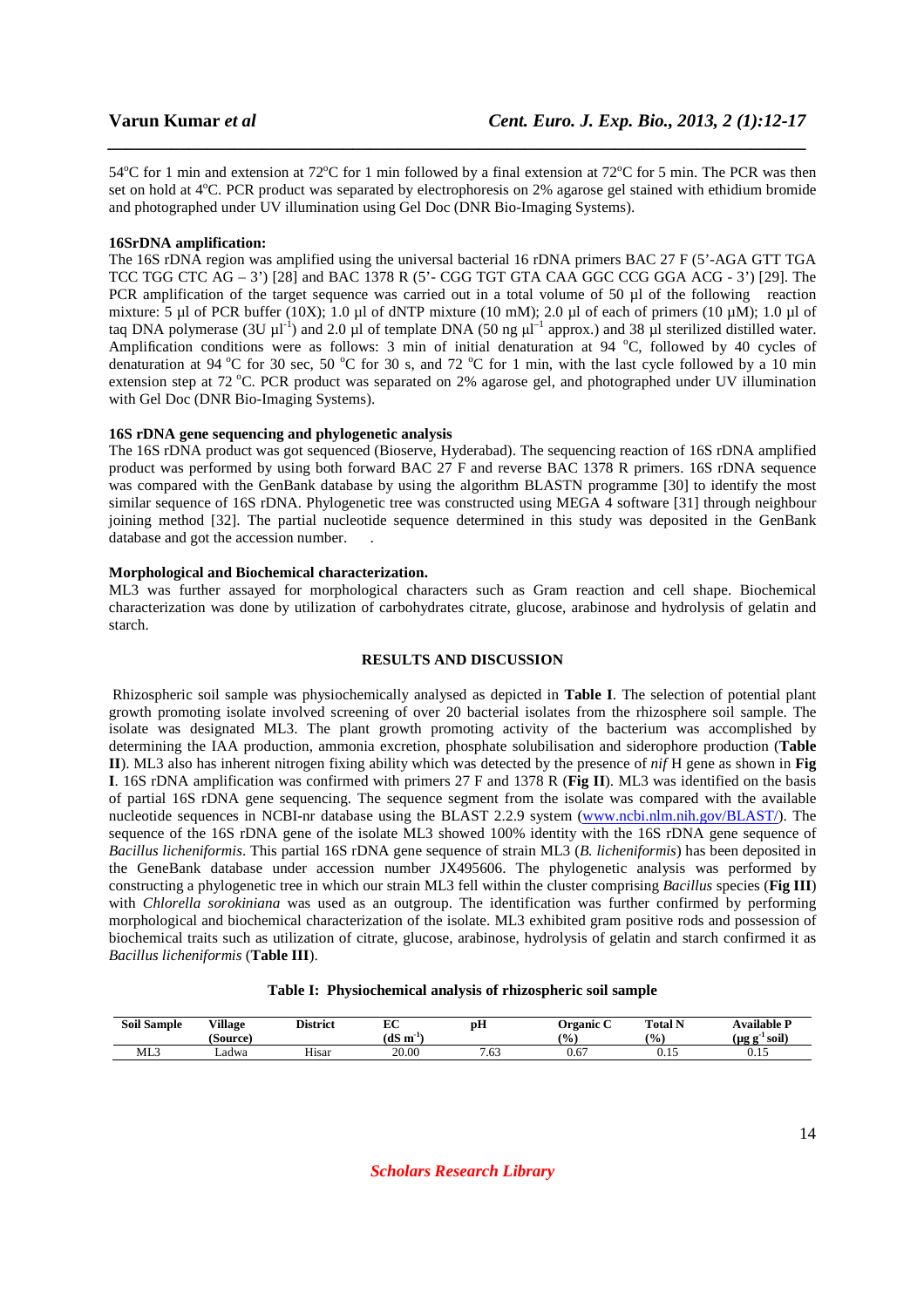| <b>Strain</b> | nifH | <b>IAA</b> production<br>$(\mu g \text{ ml}^{-1})$ | Ammonia<br>excretion<br>$(\mu g \text{ ml}^{-1})$ | Siderophore<br>production | <b>Phosphate</b><br>solubilization |
|---------------|------|----------------------------------------------------|---------------------------------------------------|---------------------------|------------------------------------|
| ML3           |      | 74.72                                              | 0.66                                              |                           |                                    |

*\_\_\_\_\_\_\_\_\_\_\_\_\_\_\_\_\_\_\_\_\_\_\_\_\_\_\_\_\_\_\_\_\_\_\_\_\_\_\_\_\_\_\_\_\_\_\_\_\_\_\_\_\_\_\_\_\_\_\_\_\_\_\_\_\_\_\_\_\_\_\_\_\_\_\_\_\_*

**Table II: Plant growth promoting traits of ML3** 





| Characteristics      | ML3           |
|----------------------|---------------|
| Gram stain           | $+$           |
| Cell shape           | Rods          |
| Utilization of:      |               |
| Citrate              | $^{+}$        |
| Glucose              | $\ddot{}$     |
| Arabinose            | $\ddot{}$     |
| Hydrolysis of:       |               |
| Gelatin              | $+$           |
| Starch               | $^{+}$        |
|                      |               |
| ML3<br>100 bp Tadder |               |
|                      |               |
|                      |               |
|                      |               |
|                      |               |
|                      |               |
|                      |               |
|                      |               |
|                      |               |
|                      |               |
|                      | $\geq 420$ bp |
|                      |               |
|                      |               |
|                      |               |
|                      |               |
|                      |               |
|                      |               |
|                      |               |
|                      |               |
|                      |               |

**Fig I: nifH gene amplification of ML3** 



**Fig II: 16S rDNA gene amplification of ML3**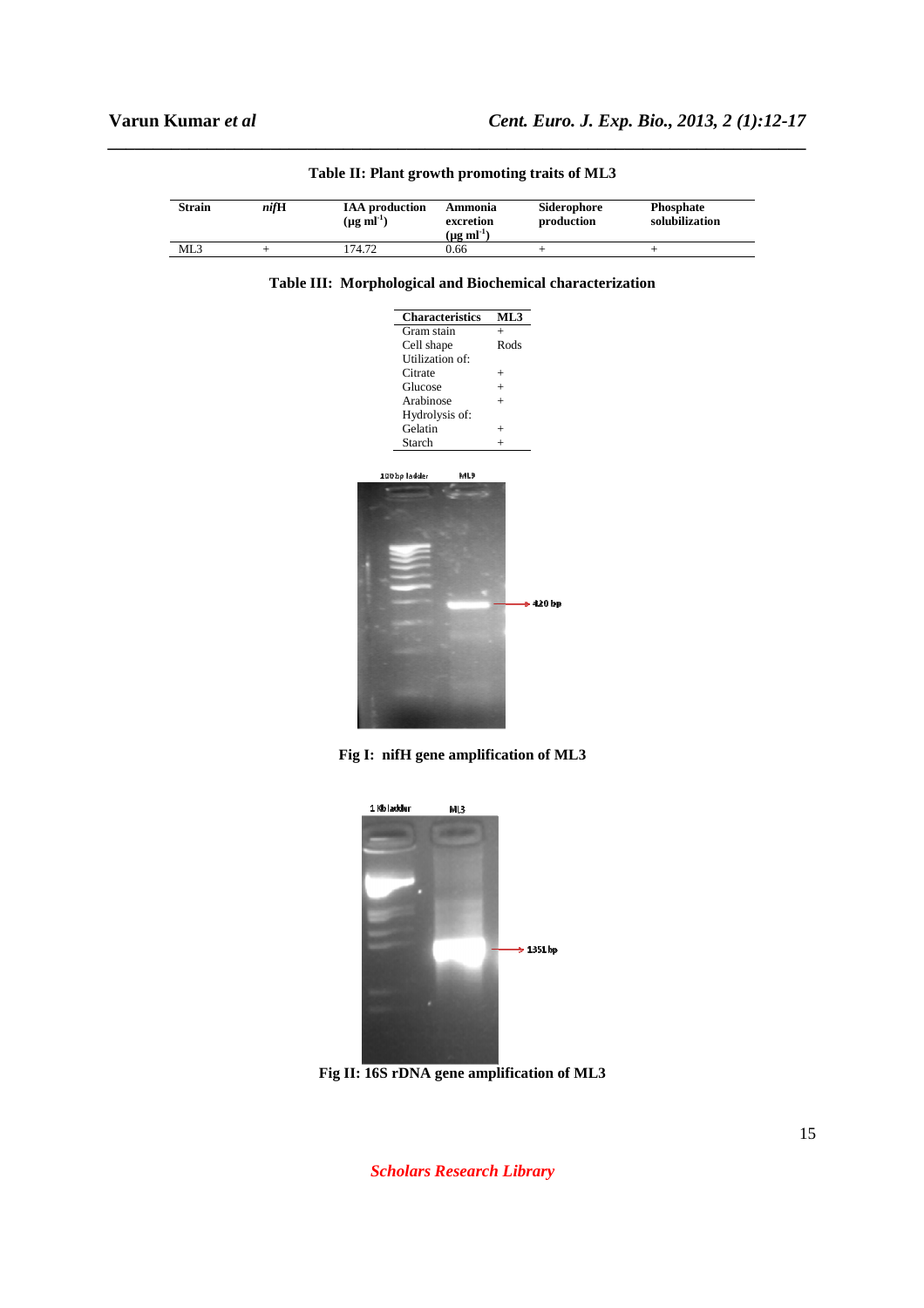

 $01$ 

#### **Fig III: Neighbour-joining phylogenetic tree based on 16S rRNA gene sequences, showing the relationships of**  *Bacillus licheniformis* **ML3 and other related taxa.** *Chlorella sorokiniana* **was used as an out-group. Bootstrap percentages (based on 1000 replicates) are shown at branch points. Bar, 0.1 changes per nucleotide position**

*\_\_\_\_\_\_\_\_\_\_\_\_\_\_\_\_\_\_\_\_\_\_\_\_\_\_\_\_\_\_\_\_\_\_\_\_\_\_\_\_\_\_\_\_\_\_\_\_\_\_\_\_\_\_\_\_\_\_\_\_\_\_\_\_\_\_\_\_\_\_\_\_\_\_\_\_\_*

Isolation of *Bacillus* species from the rhizosphere area was widely studied previously. In this study, it was of interest to isolate and characterize rhizospheric *Bacillus* isolate for its multiple plant growth promoting activities under *in vitro* conditions so that it can be developed as a multifunctional biofertilizer. *Bacillus licheniformis* ML3 showed potential activity of producing IAA, solubilizing phosphate, producing siderophore and excretion of ammonia. The ability of some *Bacillus* sp. isolates to use tryptophan supplemented in the cultivation medium is one of the important points to determine IAA producing activity. Tryptophan is the main precursor of IAA biosynthesis in bacteria [22], therefore the presence of Trp in the medium is an important factor for *Bacillus* sp. isolates to produce IAA. In accordance with this report, our isolate *Bacillus licheniformis* ML3 produced IAA in tryptophan supplemented medium. ML3 was also efficient in solubilising tricalcium phosphate. The ability of several isolates to solubilize tricalcium phosphate *in vitro* shows the possible application of these isolates as biofertilizers in various crop fields. *Bacillus* and other phosphate solubilizing bacteria (PSB) were capable of increasing the availability of phosphorus in soil as demonstated by Rodriguez and Fraga in 1999 [33]. Ammonia excretion is also one of the important traits in plant growth promotion. *Bacillus licheniformis* ML3 was producing significant concentration of ammonia by developing a yellow color in peptone water. Siderophore is one of the biocontrol mechanisms belonging to PGPR groups, including *Bacillus* sp. under iron deficient conditions. ML3 exhibited positive siderophore production which was indicated by yellow halo around the spotted culture. PGPR produces a range of siderophores which have a very high affinity for iron. Whipps in 2001 [34] reported that the low availability of iron in the environment would suppress the growth of pathogenic organisms including plant pathogenic fungi.